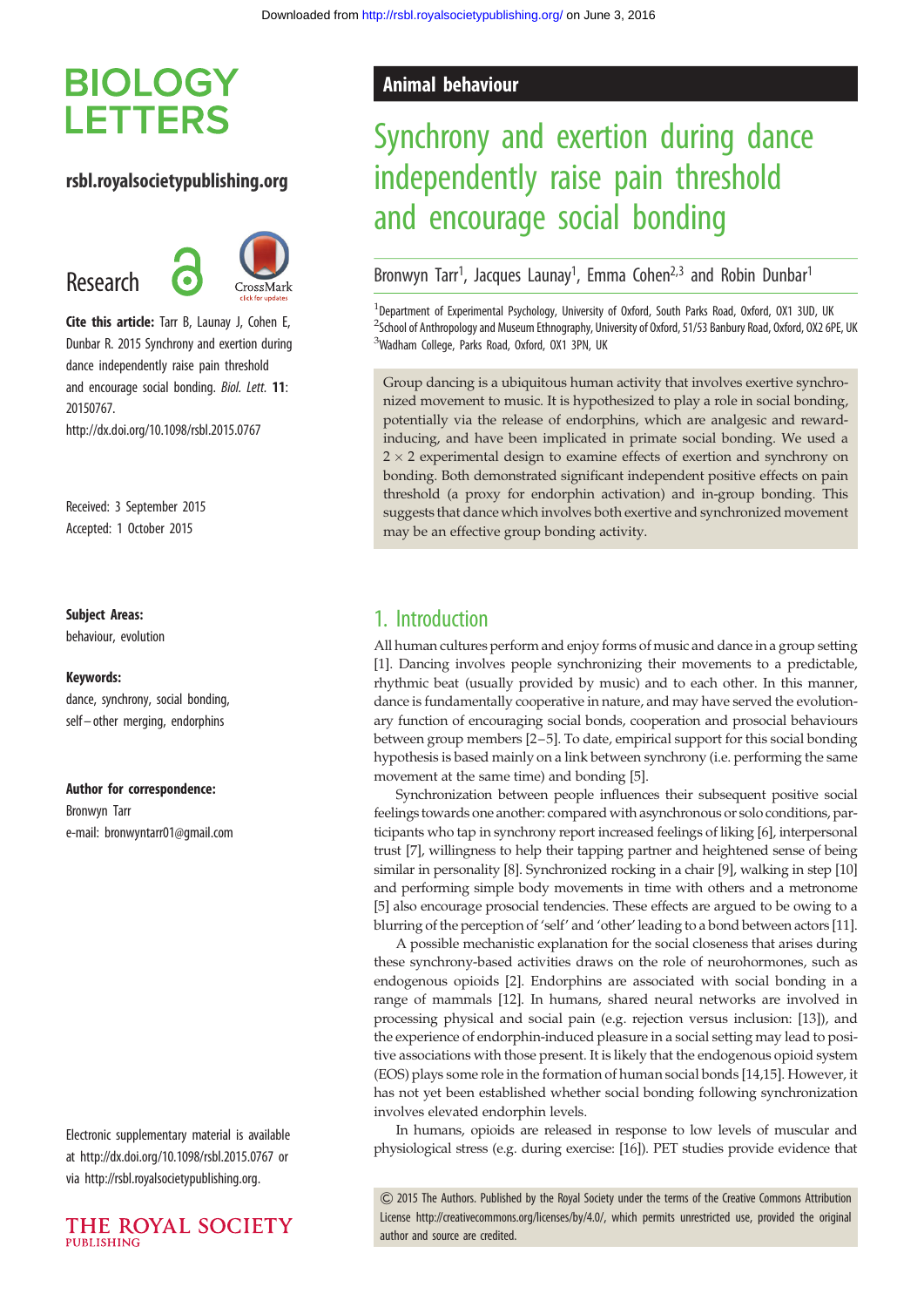the euphoria and analgesia following exercise (the 'runner's high') are associated with EOS activity [[17](#page-3-0)]. Because PET is difficult and stressful, pain threshold tests are a recognized proxy measure of endorphinlevels [\[18\]](#page-3-0). Pain thresholds are elevated following synchronized exertive activities such as rowing [\[19](#page-3-0)–[21\]](#page-3-0) and active musical performance in a group [\[22\]](#page-3-0), suggesting that exertive group synchronous activities can activate the EOS, although it should be noted that endocannabinoids likely also contribute to exercise 'highs' [\[23\]](#page-3-0).

It is plausible that endorphin release during exertive synchronization may facilitate interpersonal social bonding that arises during dance [\[2\]](#page-2-0). Previous studies investigating synchrony and bonding have generally involved low exertive movements (e.g. finger tapping: [[7](#page-3-0)–[9\]](#page-3-0); rocking: [[10\]](#page-3-0); simple arm movements: [[6](#page-3-0),[11](#page-3-0)]), whereas studies investigating exertion and endorphin release [\[19](#page-3-0)–[21](#page-3-0)] have not measured social bonding, and may have been confounded by inappropriate control conditions. As such, the effects of synchrony and exertion on endorphin release and associated social bonding have yet to be investigated. This study manipulated both synchrony and exertion separately to examine the independent and interacting effects on perceived social bonding and pain threshold.

## 2. Methods

Two hundred and sixty-four high school participants (164 girls; mean age  $14.82 + 2.289$  s.d.) were recruited at local schools on Marajó Island, Brazil. Groups of three students (60 groups of mixed gender) were randomly allocated to one of four movement conditions (high exertion synchrony; high exertion partial synchrony; low exertion synchrony; low exertion partial synchrony). In synchrony conditions, all participants performed the same movements to the same music at the same time; partial synchrony involved participants performing different movements to the same music. Exertion was manipulated by having participants learn either full-body dance movements performed standing (high exertion condition) or small hand gestures performed seated (low exertion condition).

### (a) Dependent variables

Change in pain threshold is a commonly used proxy for EOS activation [[14](#page-3-0)]. Pain was measured with steady inflation of a blood pressure cuff on the subject's non-dominant arm [[19](#page-3-0)–[21\]](#page-3-0); participants were asked to indicate when the pressure became uncomfortable (up to a maximum inflation of 300 mmHg), with the corresponding pressure value acting as the response variable.

Participants rated closeness towards the other participants in the testing group ('in-group') and their school class ('out-group') on seven-point Likert's scale, including an adapted version of the inclusion of other in self scale [\[24\]](#page-3-0), questions about connectedness and trust [[10](#page-3-0)], likeability [[6\]](#page-3-0) and similarity in personality [\[8](#page-3-0)]. A combined 'prosociality index' for the in- and out-group was created by averaging scores (Cronbach's  $\alpha = 0.744$ ). Participants also rated their mood and experience of the experiment (for details see electronic supplementary material, S1).

### (b) Procedure

Prior to the test session, a series of movements was taught to the participants as a group. During the test session, participants danced continuously for 10 min to instrumental music (average 130 bpm; electronic supplementary material, S2) played through Sony speakers. Participants stood (high exertion) or sat (low exertion) in a circle, facing inwards. A card displaying a list of the taught movements was placed in front of each participant



**Figure 1.** Mean ( $\pm$ 1 s.e.) change in pain threshold in each movement condition. \*\*\* $p \leq 0.001$ .

(electronic supplementary material, S1), and they were instructed to perform the listed movements in order, changing when given a verbal cue, repeating the sequence as often as required.

In the synchrony condition, participants received identical cards and performed the same movements at the same time. In the partial synchrony condition, each participant had a different card, ensuring that no participants performed the same movement simultaneously.

## (c) Statistical analysis

Multilevel linear modelling was used to account for individual variation, repeated measures and structuring by group and class, and is appropriate when data are not normally distributed (as is the case for some variables: see electronic supplementary material, S1). The dependent variables measured before and after the movement session (pain threshold and prosociality index) were modelled using the fixed factors of time point (before versus after), synchrony condition (synchrony versus partial synchrony) and exertion condition (high versus low exertion), including interactions between these effects. Post hoc analyses indicated that there was a significant effect of gender (electronic supplementary material, S1) so gender was included as a covariate.

### 3. Results

For all conditions, there were no differences in participants' experience of the activity, their prior experience of music-based activities or how successful participants felt they had been on the task (electronic supplementary material, S1 and table S2). Additionally, there was no main effect of synchrony or exertion on change in positive or negative affect (electronic supplementary material, S1 and table S3).

There were significant positive main effects of both exertion  $(F_1 = 11.310, p = 0.001)$  and synchrony  $(F_1 = 13.978, p < 0.001)$ on change in pain threshold (i.e. end–start measure), with no interaction effect ( $F_1 = 2.711$ ,  $p = 0.101$ ; figure 1).

Synchrony was associated with a significant increase in ingroup prosociality ratings ( $F_1 = 5.965$ ,  $p = 0.015$ ). Additionally, there was a significant main effect of exertion on in-group prosociality ( $F_1 = 5.862$ ,  $p = 0.016$ ), with no interaction effect between synchrony and exertion  $(F_1 = 2.325, p = 0.129)$ ; [figure 2](#page-2-0)a). Synchrony and exertion did not affect out-group prosociality ([figure 2](#page-2-0)b), although the out-group prosociality index was significantly higher after the activity overall  $(F_1 = 11.503, p = 0.001;$ electronic supplementary material, S1 and table S4).

Biol.Lett.

11: 20150767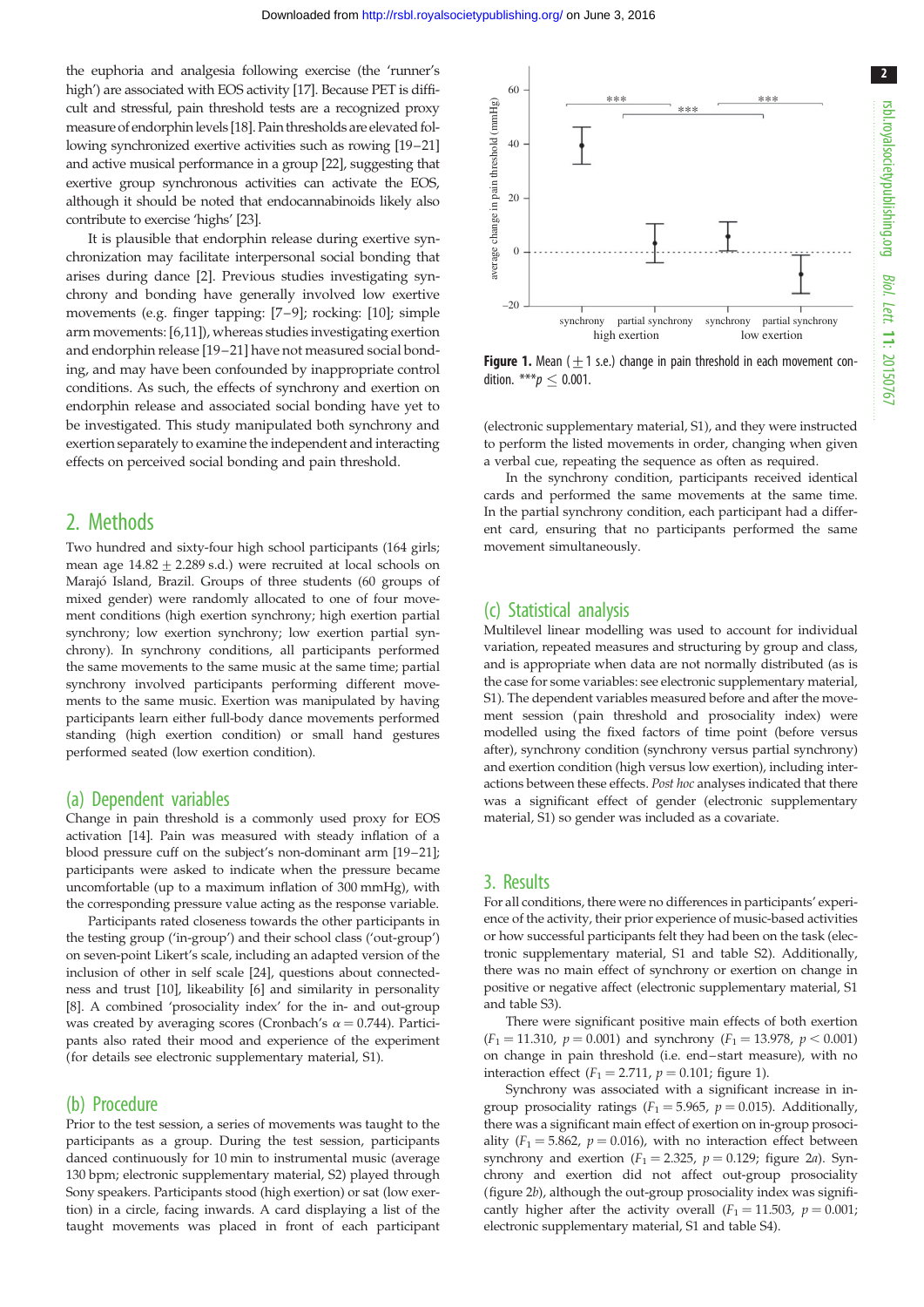<span id="page-2-0"></span>

**Figure 2.** Mean ( $\pm$ 1 s.e.) change for (*a*) in-group and (*b*) out-group prosociality index. \**p*  $\leq$  0.05.

#### 4. Discussion

This study aimed to elucidate the roles of synchrony and exertion on perceived social bonding and pain threshold following a naturalistic group dancing activity. Results demonstrate that both synchronization and exertion have positive independent effects on self-reported social bonding and pain threshold. Accordingly, findings previously restricted to non-exertive activities can generalize to everyday social activities, such as dance. We did not aim to investigate gender effects but found some differences between males and females (see electronic supplementary material, S1). Although this study includes only a subsample of one cultural group and we should perhaps be cautious in how we generalize these results across the species, we note that ethnographers have long observed, if only qualitatively, that dance has these bonding properties in a wide variety of cultures worldwide [1].

Although the link between movement synchrony and social bonding is well established, the role of the EOS and associated hormonal systems has not been previously investigated with regards to synchrony and exertion. In accordance with evidence from rowing studies [\[19](#page-3-0)-21], our results demonstrate a link between exertive, synchronous group movement and elevated pain threshold. Furthermore, we demonstrate that even low exertion tasks can result in elevated pain threshold when they are highly synchronized, and that synchrony and exertion have independent effects on this measure. Given that change in pain threshold is a widely used proxy for endorphin release, these findings suggest that the EOS is activated during synchronous activities, independent of the level of exertion, and may be an important link between synchrony and social bonding.

Previous evidence of social bonding between dyads performing simple movements in synchrony has focused on the mechanism of 'self –other' matching to explain social bonding [\[6](#page-3-0),[7,9](#page-3-0)]. When music and dance involve large groups of people, it is unlikely that they feel a sense of merging with all others present. Instead, it is more likely that the release of neurohormones causes some form of social 'high', which increases positivity towards those in the vicinity.

Notably, the social bonding effect was directed only towards fellow participants (the 'in-group'), rather than towards absent but familiar members of the class ('out-group'). Although previous studies have demonstrated that mimicked and synchronized

movements can induce 'generalized' prosocial tendencies [\[25\]](#page-3-0), we found no such effect. Even if this was owing to a small effect size, it remains the case that the prosocial effects experienced towards the out-group were not as substantial as those shown towards the in-group. Unlike previous work, our 'out-group' consisted of familiar others, who have presumably already been evaluated as potential friends, reducing the effect of any general increase in positivity. Social bonding and endorphin release during synchronized exertive movements are most pronounced with those who are present during the activity, and might also have more substantial effects with lesser-known others.

In so far as it might have direct or indirect fitness consequences, dance can be considered as an adaptive human behaviour [2], although we note that explicit links between dance and evolutionary fitness in humans have not yet been demonstrated. Here, we show that two key elements—synchronization and exertion independently elevate pain thresholds and encourage bonding in a Brazilian sample. It is likely that additional features of dance (e.g. creativity, improvisation, ritual and cultural meaning) have also been honed over evolutionary history because they encourage a sense of cohesion, facilitating large-scale bonding and also because, as Darwin noted, they can have direct impacts on mate choice. More generally, activation of the EOS through synchronized behaviour might be instrumental in many social aspects of animal behaviour (e.g. the highly synchronized courtship rituals of grebes; [\[26\]](#page-3-0)), and should be investigated further.

Ethics. Ethical approval for this study was granted by the Central University Research ethics Committee (SAME/CUREC1A/13-52) at the University of Oxford.

Data accessibility. All data are available in the electronic supplementary material.

Authors' contributions. B.T., J.L., E.C. and R.D. were involved in study design, analysis and writing; B.T. carried out data collection. All authors gave final approval for publication.

Competing interests. We declare we have no competing interests.

Funding. B.T., J.L. and R.D. are funded by a European Research Council Advanced Investigator grant to R.D. (295663); E.C. is funded by a British Academy Fellowship and John Fell Fund Award.

Acknowledgements. We thank research assistants Andrezza Barbosa, Cris Penante and Dan Avelar.

# **References**

- 1. Ehrenreich B. 2008 Dancing in the streets: a history of collective joy. New York, NY: Metropolitan.
- 2. Tarr B, Launay J, Dunbar RIM. 2014 Music and social bonding: 'self – other' merging and neurohormonal

mechanisms. Front. Psychol. Audit Coan. Neurosci. 5, 1– 10. [\(doi:10.3389/fpsyg.2014.01096\)](http://dx.doi.org/10.3389/fpsyg.2014.01096)

3